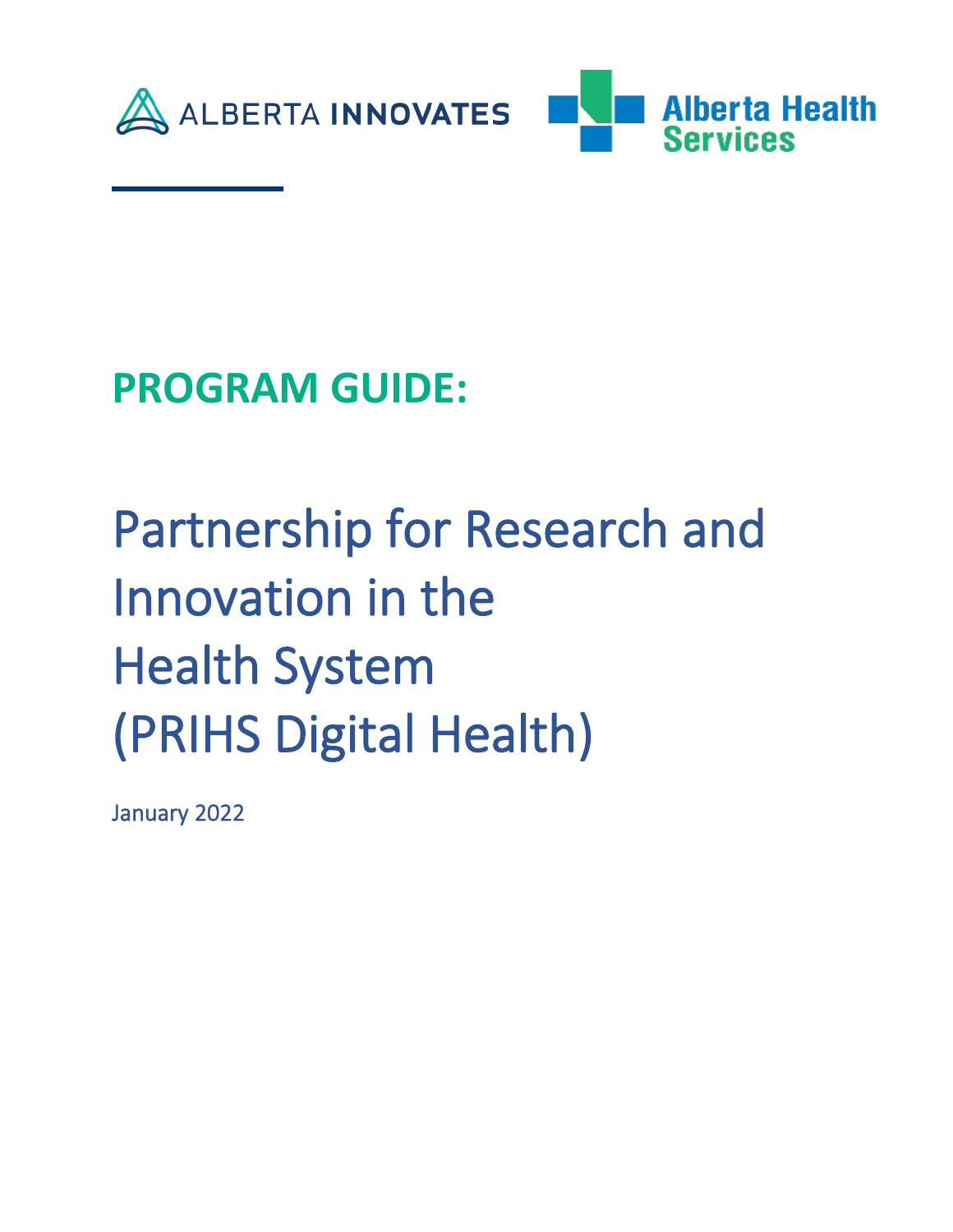#### Alberta Innovates

Innovation is the catalyst for sustainable jobs, economic and community strength, improved health, and environmental benefits. [Alberta Innovates](https://albertainnovates.ca/) leads and accelerates innovation from discovery to use across all sectors in all parts of the province. As Alberta's largest research and innovation agency, we are uniquely positioned to propel great ideas forward to improve the lives of Albertans today and for generations to come.

Alberta Innovates believes the research and innovation (R&I) ecosystem is stronger and more sustainable when it is broadly representative of the overall diversity of our community. We strive to ensure that all interested and qualified parties have an equitable opportunity to participate and contribute to the ecosystem and that our processes are inclusive. The projects that our programs invest in are critical means through which Alberta Innovates achieves positive impact for Albertans in alignment with the Government of Alberta's R&I priorities. Accordingly, it is essential for project outcomes to align to those of the program through which support is being sought.

The PRIHS Program is managed through the Health Business Unit within Alberta Innovates. The Health Business Unit works closely with health service delivery partners, innovators, researchers, and patients to:

- facilitate the testing and adoption of novel care models that are powered by digitally-enabled and datainformed technologies;
- deliver skills development opportunities and build partnerships to help grow the talent needed to drive our future health economy;
- work collaboratively with innovators to understand and reduce barriers that will accelerate digital innovations into care; and,
- build, integrate, and sustain platforms and activities to support a digital health ecosystem.

#### Alberta Health Services

Alberta Health Services is committed to creating a rapidly learning, high-performing healthcare system that embeds research and innovation into daily practice. AHS uses Strategic Clinical Networks (SCNs) and Integrated Provincial Programs to engage our partners to improve patients care and the performance of the health system. They are important resources for Alberta's health system. These groups work with stakeholders across the province to get evidence into practice to provide better quality, better outcomes, and better value for the people of Alberta.

Each SCN and provincial program focuses on a specific area of health and is united by a common mission: to improve the health of Albertans by bringing together people, research and innovation. They each bring together the experience and expertise of health-care professionals, researchers, government, communities, patients, and families to improve health and care across Alberta. SCNs and Integrated Provincial Programs are embedded within the delivery arm of our provincial health system. This ensures accountability, alignment of priorities and resources and supports collaboration, engagement, and rapid knowledge translation of evidence into care. They work as change agents, creating capacity within the system to look beyond current practice and fully tap the potential of a having a single, province-wide health system.

Working across sites, zones, specialties, and health sectors, these teams help to address complex challenges that require integrated, multidisciplinary solutions. They are committed to engaging patients and families, front-line providers, community and research partners, and other diverse stakeholders and working together to develop, implement and sustain solutions that will have maximum impact and value.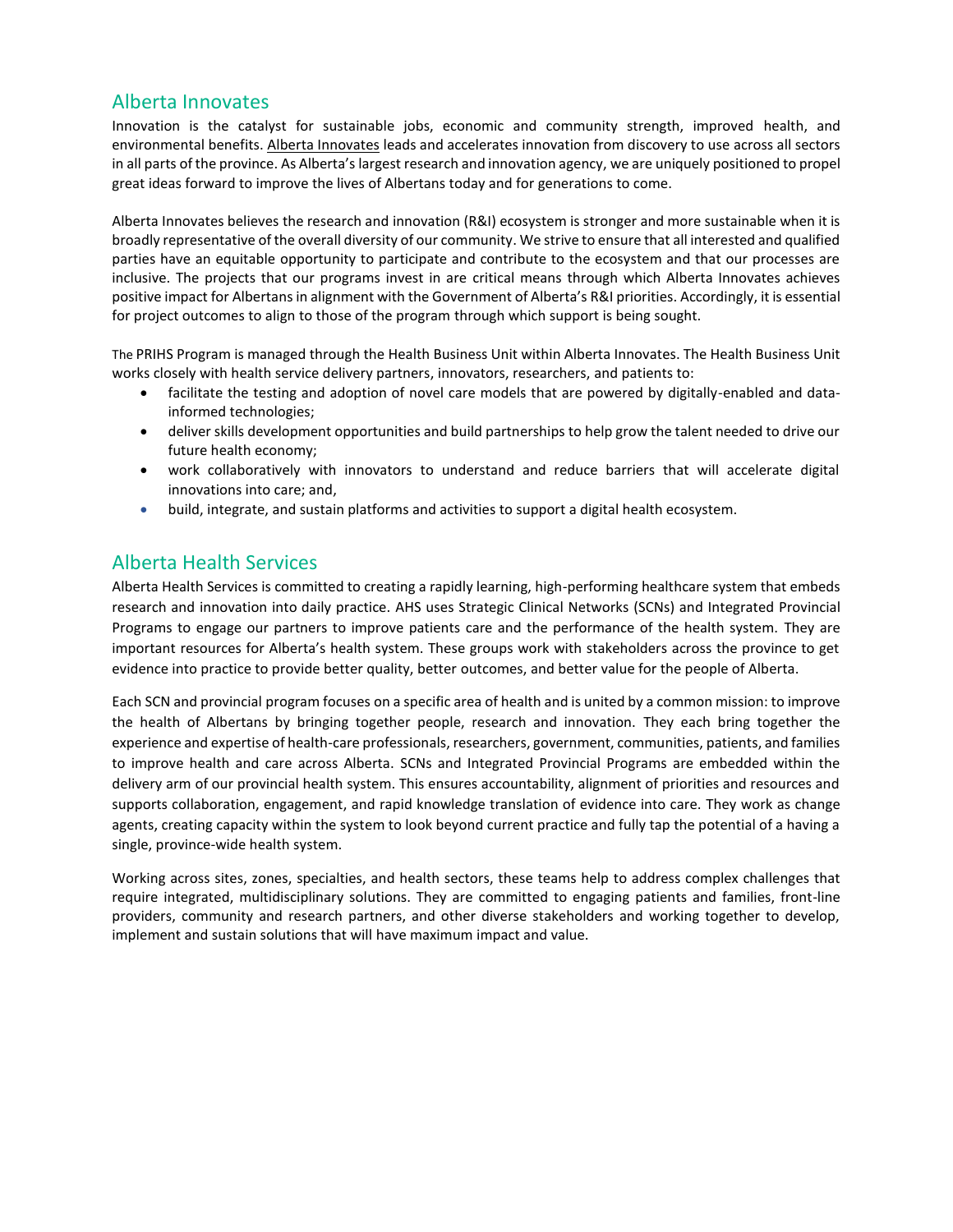#### Program Overview

Alberta Innovates and Alberta Health Services are the largest innovation agency and the largest fully integrated health services delivery provider, respectively, in all of Canada. Together, we co-launched the Partnership for Research and Innovation in the Health System (PRIHS) Program out of a shared commitment to developing research and innovation activities that contribute to health system sustainability in Alberta.

The Partnership for Research and Innovation in the Health System (PRIHS) is designed to align the knowledge production efforts of researchers with the evidence needs of the health system. This is achieved by providing opportunities for researchers to propose the implementation of promising solutions to priority health system challenges in collaboration with Strategic Clinical Networks (SCNs) and Integrated Provincial Programs. These academic-clinical collaborations will help AHS identify and advance solutions that improve healthcare quality, health outcomes and overall value for Albertans in acute, primary/ambulatory, and/or community-based settings.

Building on the momentum of previous competitions, and the new paradigm that the COVID -19 pandemic has presented, we are excited to offer the seventh iteration of this Program, PRIHS Digital Health, which offers leaders in our health system the opportunity to leverage digital and data-enabled technologies to deliver innovative models of care for patients in Alberta.

Digital health transformation will disrupt existing care models and their implementation will have a cascading effect on multiple components (people, processes, technology, methods, locations, information), that when working synergistically, deliver optimal value for patients and stakeholders with which they serve. Innovative models of care will require clinicians to simultaneously address all (if not the majority) of these components if true breakthrough system changes can be realized, beyond what technology can do on its own. Digital transformation of health care can be disruptive. However, digital and data-enabled technologies applied across the care continuum have proven potential to enhance health outcomes by delivering care more ubiquitously, when, where, and how patients want it.

For PRIHS, digital health is defined as the application of technologies to support the delivery of innovative care models that empower patients, families, and their healthcare teams to improve quality of care. Technologies include, but are not limited to, virtual and augmented reality, mobile-health applications, big data analytics, connected devices, sensors, wearables, 3D printing, and computer simulation and modelling.

Digital Health can enable the health system to:

- Collect, sense, measure, connect, and distribute valuable information effectively and efficiently.
- Create, amalgamate, analyze, and apply highly complex information to improve decision-making.
- Complement and increase the value of existing e-health implemented solutions.

The objectives of the PRIHS Digital Health Program are to:

- Translate research evidence that has been pilot tested, preferably in an Alberta health care setting, and has strong evidence of clinical effectiveness to suggest that the solution will address a priority health system challenge in Alberta as articulated by th[e SCNs and Integrated Provincial Programs in their Transformational](https://albertainnovates.ca/wp-content/uploads/2022/01/PRIHS-7-Digital-Health-SCN-TRM-Summaries-2022-01-24-jnp.pdf)  [Roadmaps.](https://albertainnovates.ca/wp-content/uploads/2022/01/PRIHS-7-Digital-Health-SCN-TRM-Summaries-2022-01-24-jnp.pdf)
- Generate the evidence needed to identify and accelerate the spread and/or scale of evidence-based solutions that close care gaps to foster more efficient and/or effective use of health care resources.

The key outcomes (i.e., measurable effects) the program will accomplish for the benefit of Albertans are:

- *Build capacity*: Enhanced applied research and innovation, as well as absorptive and receptor capacity: in costing analysis and value assessment (in the use and generation of robust data and evidence for decision making), implementation science, stakeholder engagement and digital health literacy.
- *Fostering innovation through collaboration*: Accelerated health research and innovation outcomes in areas of strategic priority and need, e.g. (co-)implementation and assessment of innovative models of care that leverage digital or data-enabled technologies, with potential to scale and spread successful solutions to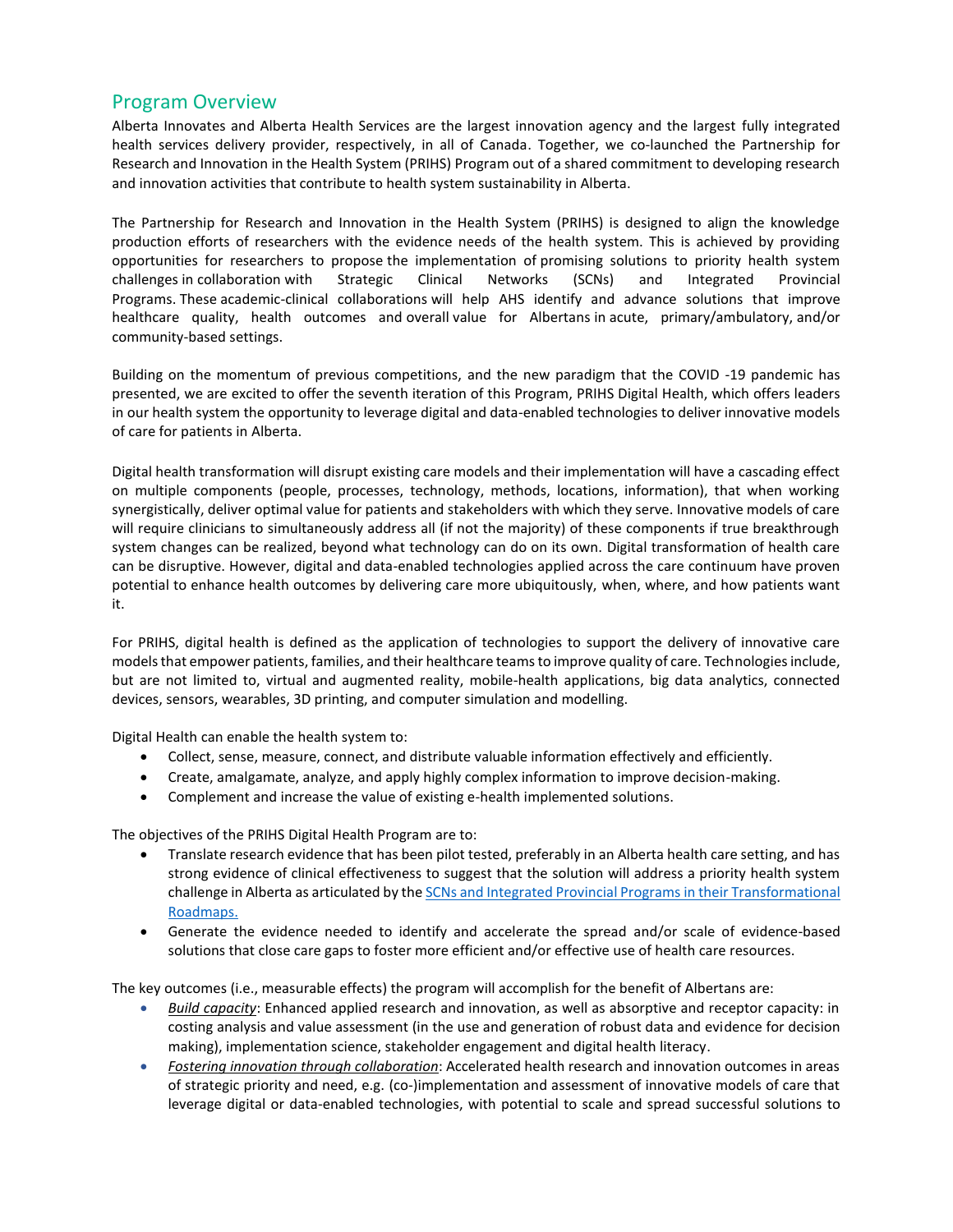other patient populations and/or areas in the health system (acute, primary/ambulatory, and/or community-based settings).

• *Improve health*: Demonstratable health system benefits through the implementation and adoption of solutions that improve healthcare quality, health outcomes and overall value for Albertans.

#### Funding

AI and AHS are investing up to \$7 million in the PRIHS Digital Health competition:

- No maximum budget is set for each proposal
- The Project term is up to three years  $(2023 26)^1$
- Proposals with project terms less than 3 years are welcome to apply

Alberta Innovates only funds reasonable costs incurred subsequent to a signed Investment Agreement between Alberta Innovates and the Applicant. Any costs incurred prior to the signing of the Investment Agreement and costs greater than market prices are deemed ineligible. Costs must be incurred between arm's length entities.

### Applicant Eligibility

To qualify as an Applicant, an entity must:

- Be represented by a Primary Lead<sup>2</sup> (Applicant Representative) who holds an academic or research appointment at an Alberta-based Post-Secondary Institution; and
- Be in good financial standing with Alberta Innovates and its subsidiaries InnoTech Alberta and C-Fer Technologies<sup>3</sup>

**Note:** The PRIHS Digital Health Program encourages Applicants to collaborate with other organizations, including:

- For-Profit Organizations;
- Government Entities;
- Non-Profit/Not-for-Profit Organization; and/or
- Association/Consortium/Society.

### Project Eligibility

To qualify for funding, all Projects must:

- Include one co-lead (Co-Applicant Representative) from the SCN or Integrated Provincial Program Leadership Team<sup>4</sup>;
- Address a priority as outlined in the [SCN and Integrated Provincial Program Transformational Roadmaps;](https://albertainnovates.ca/wp-content/uploads/2022/01/PRIHS-7-Digital-Health-SCN-TRM-Summaries-2022-01-24-jnp.pdf)
- Consist of one or more evidence-based digital health solution(s) that can be formulated into an implementation study leading to the development of an innovative care model;
- Be supported by strong evidence of clinical effectiveness (generated from pilot testing in Alberta (preferable) or another health care setting);
- Have the potential to deliver significant, measurable impact to health system performance;
- Include key Project milestones based on metrics and deliverables, stepped with critical "go/no go" decision points;
- Can demonstrate a significant positive impact on the utilization of health resources within the timeframe of a PRIHS grant i.e. tests a solution that can likely generate cost savings and/or help avoid future costs;
- Submit to other criteria that Alberta Innovates may develop from time to time.

<sup>1</sup>Projects are given an upfront, additional 6 months for project administration and funding setup.

<sup>2</sup> Individuals that have a vested interest in the technology required to transform the model of care are not eligible to participate as Applicant and/or Co-Applicant Representatives but can participate on the project team as collaborators. Project teams must disclose actual, potential, or perceived conflicts of interest and identify mechanisms for mitigation within their proposed project. Alberta Innovates and Alberta Health Services retain the right to request a conflict-of-interest mitigation strategy at any time throughout the project.

<sup>3</sup>Alberta Innovates will perform a corporate search and may also carry out bankruptcy and litigation searches.

<sup>4</sup>SCN and Integrated Provincial Program Leadership that are identified as co-lead of a project are expected to recuse themselves from the Phase I selection process. SCN and Integrated Provincial Program Executive Leadership are excluded from all involvement in PRIHS EOI and Full Application review processes, evaluation and selection processes and panels. The SCN Chief Program Officer (CPO) and SCN Associate Chief Medical Officer (ACMO) are **not eligible** to apply to this competition*.*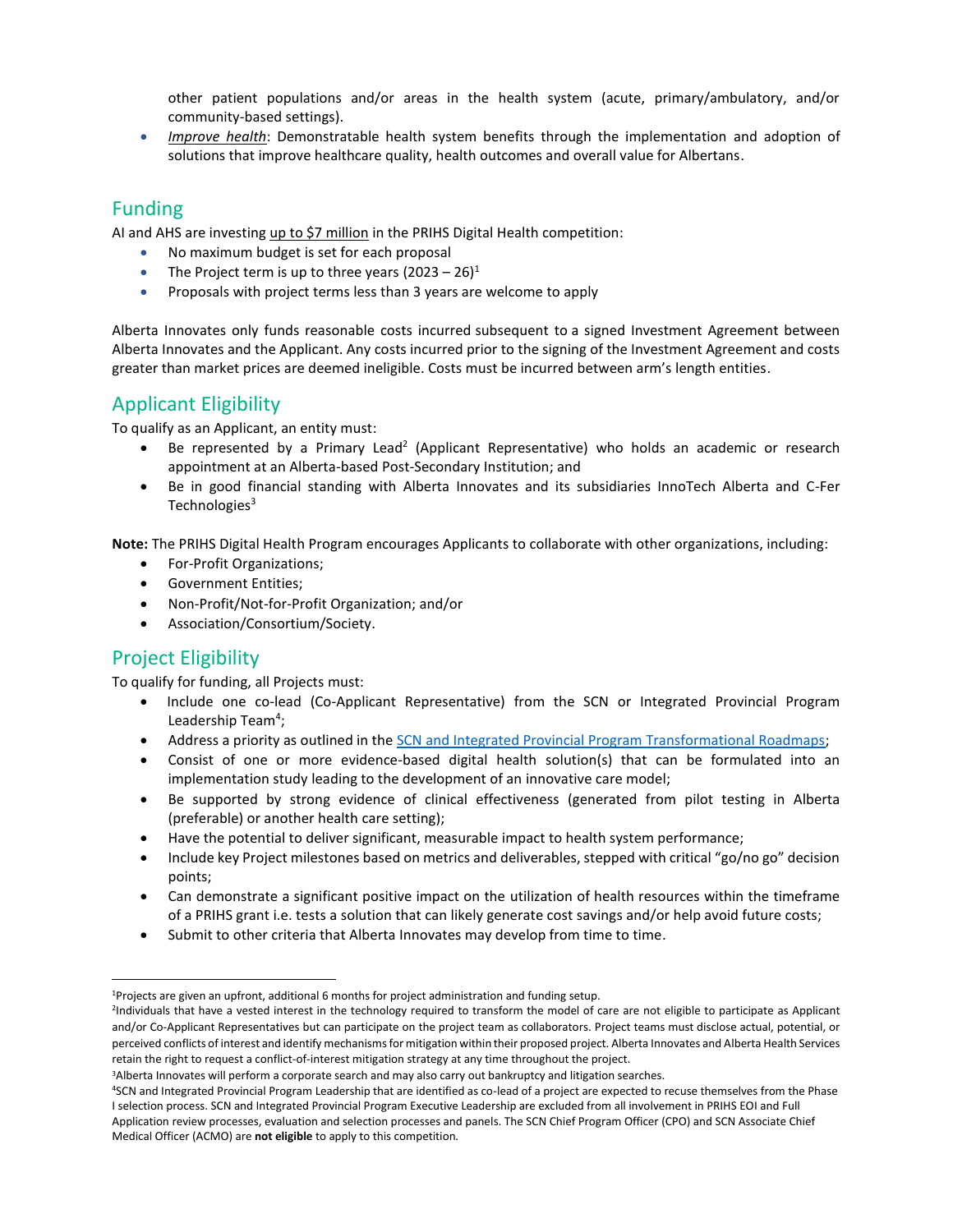#### How to Apply?



**Phase 1** Expression of Interest (EOI) to SCNs and Integrated Provincial

Programs EOI Development January to April 2022

Prospective Primary Leads (Applicant Representatives) connect with Strategic Clinical Networks (SCNs) or Integrated Provincial Programs to discuss ideas. SCNs or Integrated Provincial Programs will invite high potential opportunities to submit an EOI. Contact information and th[e priority](https://albertainnovates.ca/wp-content/uploads/2022/01/PRIHS-7-Digital-Health-SCN-TRM-Summaries-2022-01-24-jnp.pdf)  [areas of each SCN can be](https://albertainnovates.ca/wp-content/uploads/2022/01/PRIHS-7-Digital-Health-SCN-TRM-Summaries-2022-01-24-jnp.pdf)  [found here.](https://albertainnovates.ca/wp-content/uploads/2022/01/PRIHS-7-Digital-Health-SCN-TRM-Summaries-2022-01-24-jnp.pdf)

Submission Deadline: April 8, 2022 at 4:00pm MT

**Each SCN selects up to two (2) projects to advance to Phase 2.**

Decision Communicated: May 6, 2022



**Phase 2** Full Application

Full Proposal Development May to July 2022

Primary Leads (Applicant Representatives) will be invited to submit a full proposal.

Submission Deadline: July 26, 2022 at 4:00pm MT

**Ten (10) Projects Advance to Phase 3**

Decision Communicated: October 7, 2022

**Phase 3**  Den Presentations

Interactive Proposal Presentation December 5 - 9, 2022

Successful Phase 2 applicants are invited to present their proposals to the PRIHS Digital Health Selection Committee.

**PRIHS Steering Committee approves all funding recommendations.**

Decision Communicated: Week of January 3, 2023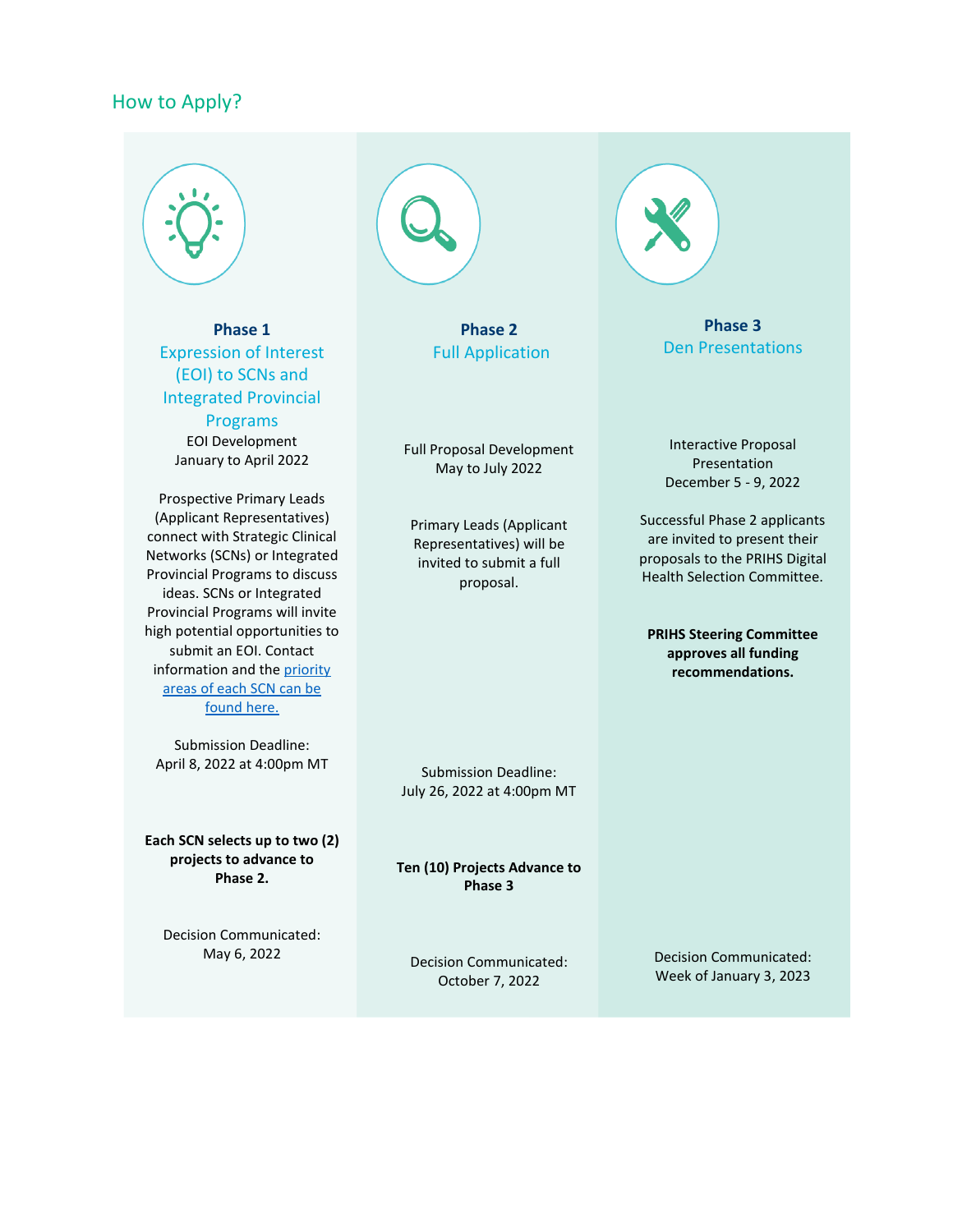#### Evaluation Process

All applications are reviewed and evaluated to determine fit with the PRIHS Digital Health Program, including the outcomes, as well as technical criteria. Alberta Innovates leverages internal staff and external expert reviewers to evaluate Applications. Applications submitted to the PRIHS Program are evaluated based on [Appendix I](bookmark://_APPENDIX_I_/) – Evaluation [Criteria.](bookmark://_APPENDIX_I_/)

Alberta Innovates retains the sole right to determine the evaluation process and does not disclose the names of its reviewers to ensure their objectivity and impartiality. Internal and external parties involved in the evaluation are subject to confidentiality and conflict of interest policies set by Alberta Innovates.

#### Performance Measurement

Alberta Innovates invests in research & innovation activities on behalf of Albertans to help build a more healthy, sustainable, and prosperous future for the province. To maximize the impact of these investments, our funding is tied to achievement of results. For this reason, Alberta Innovates funds on a milestone completion basis. This means the Applicant must submit a Progress or Final Report and demonstrate sufficient progress before Alberta Innovates advances the next milestone payment*.*

The Investment Agreement outlines the responsibilities the Applicant has in reporting Project outcomes to Alberta Innovates over the course of the Project as well as following completion of the Project. Project performance may be monitored for up to five years after Project completion to enable Alberta Innovates to evaluate the economic, social, health and/or environmental benefits being realized for Alberta through our investments. The project's sponsoring SCN co-lead(s) may be contacted to provide necessary updates to the status of the project post PRIHSfunding.

Alberta Innovates has a common set of performance metrics it monitors, both at the individual Project level and for the aggregate Program. These metrics may evolve over time, with several of the current key performance indicators being highlighted on the next page.

#### Terms and Conditions

This Program Guide is intended as a high-level overview of the Program. It provides interested Applicants with a roadmap of what to expect over the lifecycle of a Project in the PRIHS Digital Health Program, from the announcement of the program, through the Application stage, during the Project and after completion of the Project. Should you have any questions about this guide or what is expected, please contact Alberta Innovates (see contact information below). Please note that Alberta Innovates may modify this guide from time to time in keeping with any changes to the program. Alberta Innovates will only correspond in writing and provide copies of the Application to the person named in the Application form as the Primary Lead (Applicant Representative).

Once we have evaluated and approved an application for funding, Alberta Innovates will require the Applicant to sign our standard form Investment Agreement. A copy of the Investment Agreement is available on the Alberta Innovates website. The Investment Agreement sets out in detail the roles, responsibilities, and obligations of the various Parties to ensure a successful Project. Alberta Innovates will not provide any funding until the Investment Agreement has been signed by all Parties.

Alberta Innovates will only fund Applicants who have satisfied all eligibility criteria. Meeting the eligibility criteria does not guarantee access to funding, and all funding decisions will be made by Alberta Innovates acting on the recommendation of the PRIHS Steering Committee.

#### Program Manager

Antonio Bruni, PhD, MBA Director, Health System Transformation TEL: 780-306-3095 antonio.bruni@albertainnovates.ca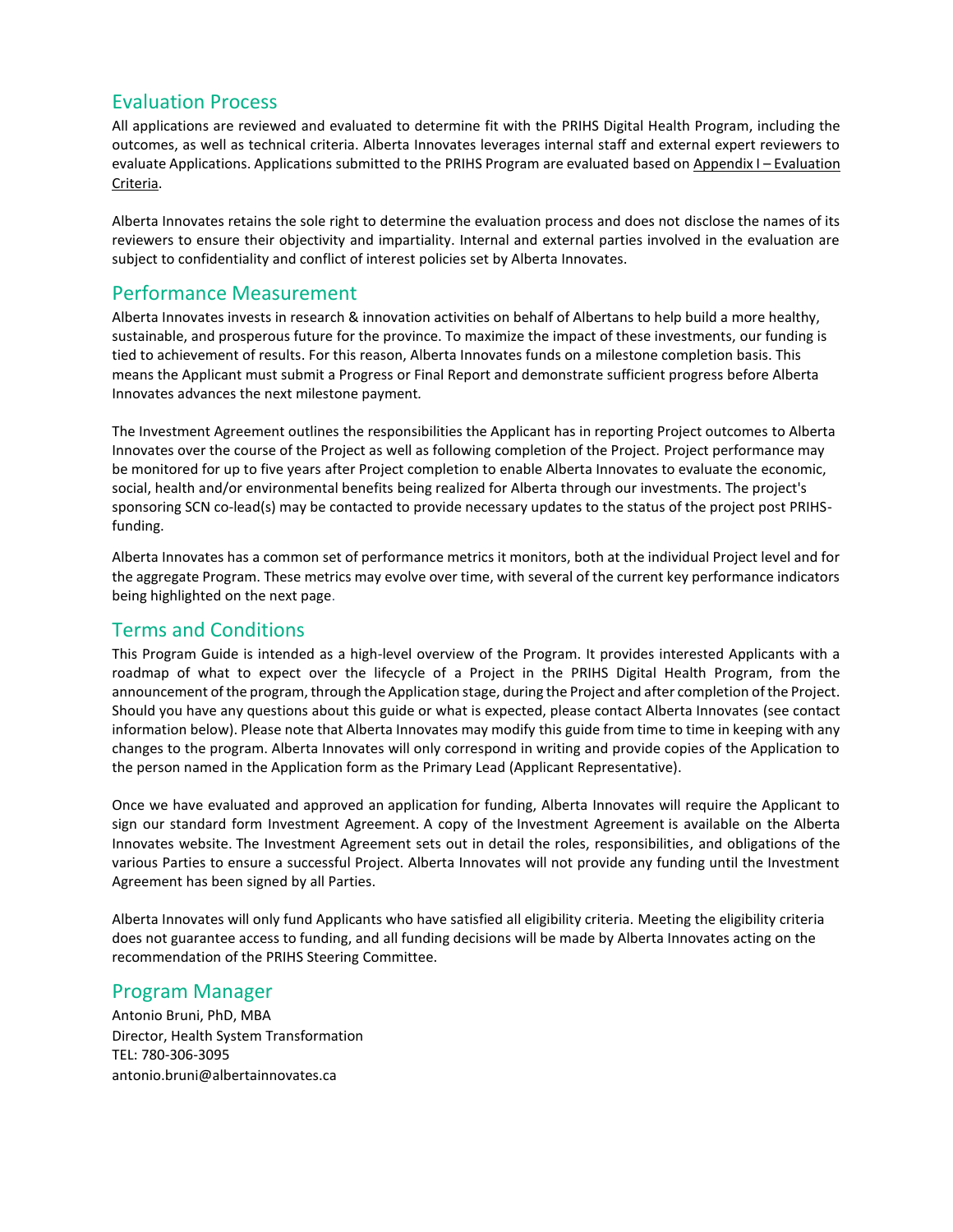#### APPENDIX I EVALUATION CRITERIA

Applications for PRIHS Digital Health will be reviewed based on several broad criteria, with more specific details evident through the information requested in the application form. A summary of those criteria follows:

#### Problem/Solution Specification:

The introduction of a novel digital health solution that:

- addresses a quantitative measurable gap within the Alberta health system (services, infrastructure, policy, etc.) that is a priority and of significance to Albertans; and
- is clinically effective and will produce a measurable impact in Alberta.

#### Relevance:

- Extent to which the targeted problem & solution(s) are relevant to: a) the overarching objective of PRIHS (i.e., contributing to the implementation of digital health solutions and sustainability within the health system) and generating impact within the PRIHS time horizon, and b) health system need / priorities (as endorsed by the SCN communities).
- Applicants contact the Scientific Director (SD) or Assistant Scientific Director (ASD) of the appropriate SCN [or Integrated Provincial Program](https://albertainnovates.ca/wp-content/uploads/2022/01/PRIHS-7-Digital-Health-SCN-TRM-Summaries-2022-01-24-jnp.pdf) to discuss potential ideas or solutions. During this initial discussion, the SD/ASD will assess PRIHS readiness and alignment to Digital Health through the project's:
	- $\circ$  alignment with a priority as identified in one of the SCN Translational Roadmaps (accessible on the PRIHS web page)
	- o strong evidence of clinical effectiveness (generated from pilot testing in Alberta or another health care setting);
	- $\circ$  potential to deliver significant, measurable impact to health system performance; including eliminating variation in care by ensuring proper or correct use of health services, products, and resources

#### Scientific Merit:

• Extent to which the proposed digital health solution(s) and the implementation study are informed by evidence, methodologically sound, and designed to generate high quality evidence on the impact of the solution, the implementation process, and likelihood of adoption.

#### Feasibility:

- Extent to which patients and families and the affected areas have been engaged in implementation planning and endorse the design as reasonable and sustainable.
- Suitability of the project team for the proposed activities (e.g., expertise, roles).
- Demonstration of clearly delineated evidence from Alberta or another jurisdiction that can inform successful implementation and the methodological approach that will be used to test and understand the implementation of the digital health solution (i.e. identification of facilitators and barriers to implementation).
- Extent to which the study deliverables and timelines are realistic and reflect a good understanding of the resources and operational activities required.
- Extent to which foreseeable risks (e.g., data access, requirement for AHS IT services, team member changes, privacy) have been identified and appropriate mitigation strategies are outlined.